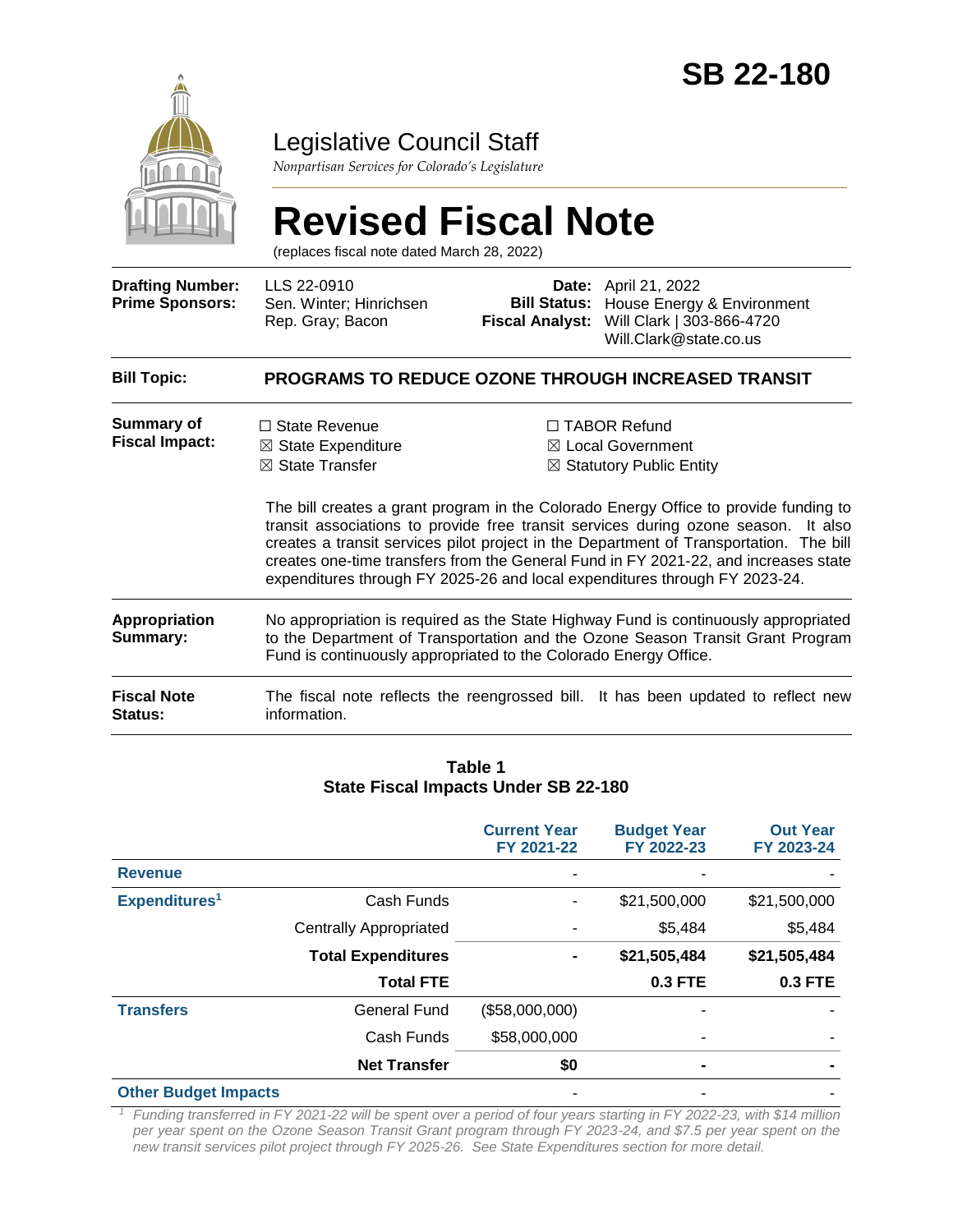Page 2

## Page 2<br>April 21, 2022 **SB 22-180**

## **Summary of Legislation**

The bill creates the Ozone Season Transit Grant Program in the Colorado Energy Office (CEO), funded at \$28.0 million, and a transit services pilot project in the Department of Transportation (CDOT), funded at \$30.0 million.

**Ozone Season Transit Grant Program.** The Ozone Season Transit Grant Program is created in the CEO to provide grants for free transit services during ozone season, defined in the bill as the period from June 1 through August 31 of each year. The Ozone Season Transit Grant Program Fund is created to fund the program, and continuously appropriated to the CEO. The CEO may provide grants of up to \$3.0 million to transit associations and \$11.0 million to the Regional Transportation District (RTD) each year.

Grant funding may be used by transit associations for direct and indirect costs of establishing their own grant programs to provide funding to transit agencies. Transit agencies must use grant funding to provide new or expanded free transit services during ozone season. Grant funding to the RTD may be used to replace fare box revenue, pay for other program expenses, and to cover up to 80 percent of costs of providing at least 30 days of free transit on all RTD services. The State Auditor is required to audit the RTD's use of program funds during the next RTD performance audit.

Transit associations and the RTD must submit a report to the CEO by December 1 of each year that they receive grant funding, with information about expanded transit services provided as a result of the grant funding. The CEO must submit a report with information about the program's implementation to the General Assembly by December 31 of each year of the program, and the program is repealed on July 1, 2024.

**Transit services pilot program.** The bill creates a pilot project in the Transit and Rail Division of CDOT to increase ridership on state-run transit, reduce vehicle travel, and reduce ground level ozone. CDOT must report results from the pilot project to the General Assembly on December 1, 2023, and by December 1 of each year thereafter through 2025, including information about the services that are provided and estimates of increased public transit ridership as a result of the pilot project.

## **State Transfers**

In FY 2021-22, the bill makes one-time transfers of \$58.0 million from the General Fund, split between two state cash funds, as shown in Table 2 and discussed below.

| Transiers Under 3D ZZ-Tou               |                     |                            |
|-----------------------------------------|---------------------|----------------------------|
| <b>Fund</b>                             |                     | FY 2021-22<br>current year |
| General Fund                            |                     | (\$58,000,000)             |
| Ozone Season Transit Grant Program Fund |                     | \$28,000,000               |
| State Highway Fund                      |                     | \$30,000,000               |
|                                         | <b>Net Transfer</b> | SO.                        |

#### **Table 2 Transfers Under SB 22-180**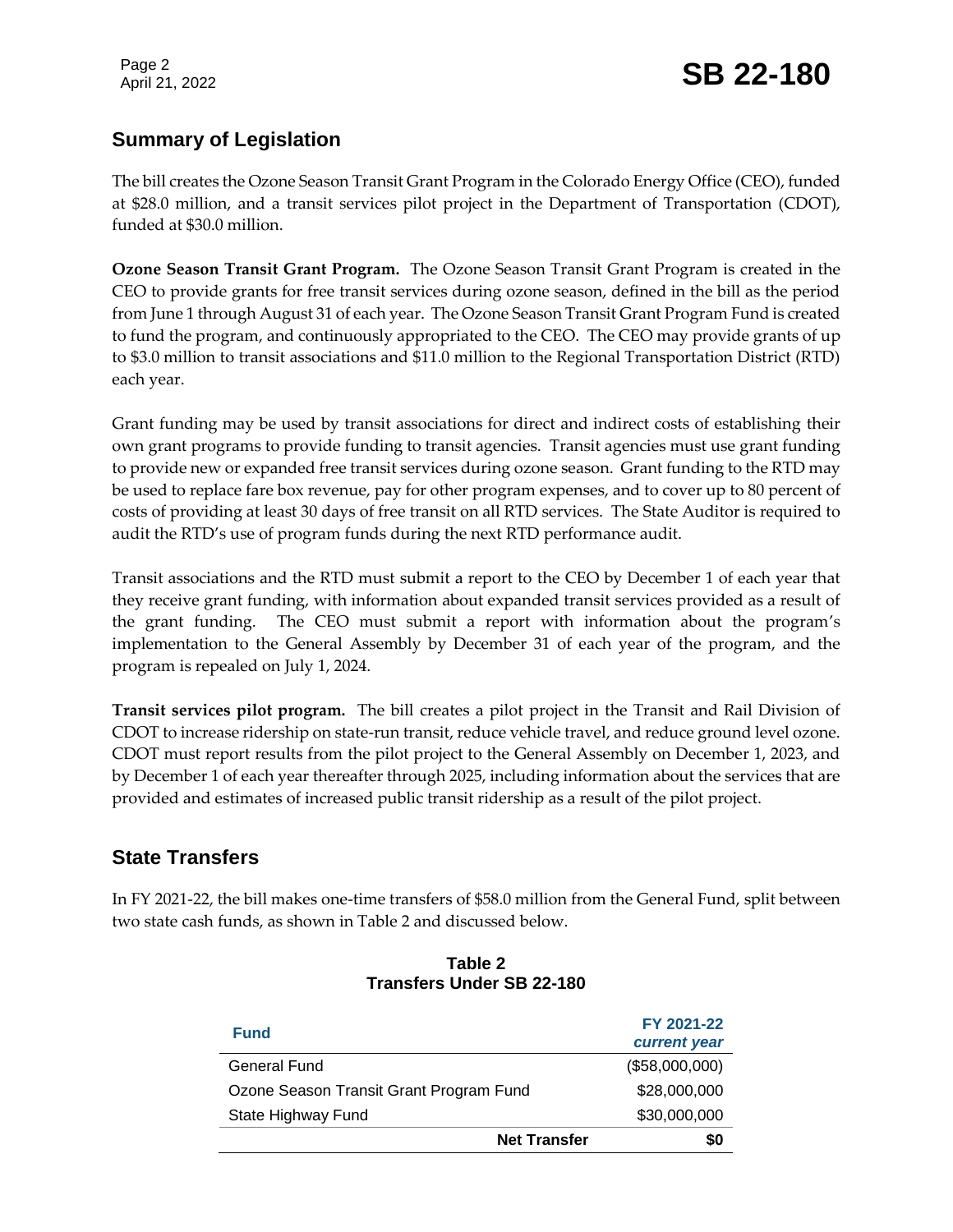Page 3

Three days after the effective date of the bill, \$28.0 million is transferred to the Ozone Season Transit Grant Program Fund for use by the CEO, and \$30.0 million is transferred to the State Highway Fund for use by the Division of Transit and Rail in CDOT. It is assumed that this transfer will occur during the current FY 2021-22.

### **State Expenditures**

The bill increases state cash fund expenditures to the CEO and CDOT by \$58.0 million over a four-year period starting in FY 2022-23, as shown in Table 3 and described below.

| <b>Cost Components</b>                    | FY 2022-23   | FY 2023-24   | FY 2024-25  | FY 2025-26  |
|-------------------------------------------|--------------|--------------|-------------|-------------|
| <b>Colorado Energy Office</b>             |              |              |             |             |
| Ozone Season Transit Grants               | \$13,972,382 | \$13,972,382 |             |             |
| <b>Grant Administration</b>               | \$27,618     | \$27,618     |             |             |
| Centrally Appropriated Costs <sup>1</sup> | \$5,484      | \$5,484      |             |             |
| FTE - Personal Services                   | $0.3$ FTE    | $0.3$ FTE    |             |             |
| <b>CEO Subtotal</b>                       | \$14,005,484 | \$14,005,484 |             |             |
| <b>Department of Transportation</b>       |              |              |             |             |
| <b>Pilot Project Services</b>             | \$7,125,000  | \$7,125,000  | \$7,125,000 | \$7,125,000 |
| <b>Grant Administration</b>               | \$375,000    | \$375,000    | \$375,000   | \$375,000   |
| <b>CDOT Subtotal</b>                      | \$7,500,000  | \$7,500,000  | \$7,500,000 | \$7,500,000 |
| <b>Total Cost</b>                         | \$21,505,484 | \$21,505,484 | \$7,500,000 | \$7,500,000 |
| <b>Total FTE</b>                          | 0.3 FTE      | 0.3 FTE      |             |             |

#### **Table 3 Expenditures Under SB 22-180**

<sup>1</sup>*Centrally appropriated costs are not included in the bill's appropriation.*

**Colorado Energy Office.** The CEO will use up to \$28.0 million to provide transit grants, including up to \$3.0 million to transit associations and up to \$11.0 million to the RTD, paid from the newly created Ozone Season Transit Grant Program Fund, in FY 2022-23 and FY 2023-24. The CEO requires 0.3 FTE to administer the program. Staff duties include helping to create the grant program, specifying parameters for applicants, coordinating and communicating with transit agencies, allocating funds, ensuring compliance, negotiating grant contracts, processing grant payments and ensuring final reporting requirements are met. The fiscal note assumes a start date of July 1, and that money from the Ozone Season Transit Grant Program Fund will be used to pay for administrative costs.

**Department of Transportation.** The Division of Transit and Rail in CDOT will use up to \$30.0 million to establish a pilot project to expand transit, paid from the State Highway Fund, through FY 2025-26. The fiscal note assumes 5 percent of pilot project funding will be used for program administration. Pilot project service costs will include finalizing the pilot project service plan, procuring fleet vehicles, and providing enhanced service and additional trips on I-70 and I-25 transit routes.